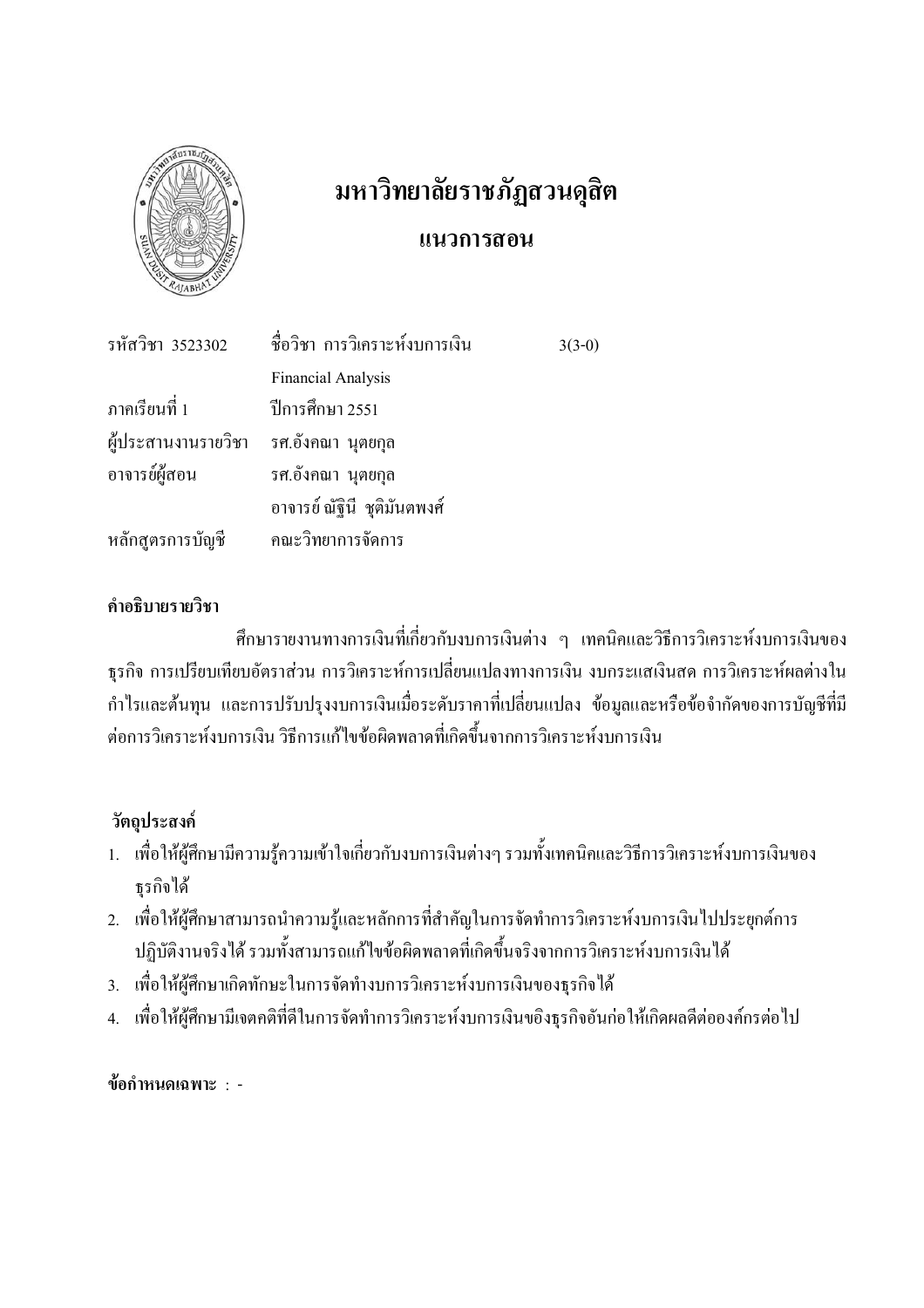#### กิจกรรมการเรียนการสอน

|                |                                                                                                            |                                                                                                                  |               | กิจกรรมการเรียนการสอน |                 |                           |                       |              |           |              |         |          |            |            |              |                                                                                                                    |
|----------------|------------------------------------------------------------------------------------------------------------|------------------------------------------------------------------------------------------------------------------|---------------|-----------------------|-----------------|---------------------------|-----------------------|--------------|-----------|--------------|---------|----------|------------|------------|--------------|--------------------------------------------------------------------------------------------------------------------|
|                |                                                                                                            | กิจกรรม                                                                                                          |               |                       |                 | สอดคล้องด้าน              |                       |              |           |              |         |          | สื่อการสอน |            |              |                                                                                                                    |
| สัปดาห์<br>ที่ | เนื้อหา                                                                                                    |                                                                                                                  | บริการวิชาการ | ាំមិ                  | กุณธรรมจริยธรรม | ศิลปวัฒนธรรม<br>ทำนุบำรุง | นั้นผู้เรียนเป็นสำคัญ | เทคโนโลยี    | บุคลิกภาพ | Power point  | VCD/DVD | Internet | E-leaming  | Blackboard | Website      | การวัดผลการเรียนรู้                                                                                                |
| 1              | ิบทที่ 1 งบการเงิน<br>- งบดุล<br>- งบกำไรขาดทุน<br>- งบแสดงการเปลี่ยนแปลงใน<br>ส่วนของผู้ถือหุ้นหรืองบกำไร | 1. การบรรยายในชั้น<br>เรียน                                                                                      |               |                       |                 |                           |                       | $\checkmark$ |           | $\checkmark$ |         |          |            |            | $\checkmark$ | - สังเกตพฤติกรรมการมี<br>ส่วนร่วม อาทิการตั้งใจฟัง<br>การจดบันทึกมีความตั้งใจ<br>$80\,\%$ ของระยะเวลาการ<br>บรรยาย |
|                | ขาดทุนเบ็ดเสร็จ<br>- งบกระแสเงินสด<br>- นโยบายการบัญชีและหมาย<br>เหตุประกอบงบการเงิน                       | 2. นักศึกษาค้นคว้างบ<br>การเงินจากตลาด<br>หลักทรัพย์ที่<br>นอกเหนือจากอาจารย์<br>ผู้สอนยกตัวอย่างในการ<br>บรรยาย |               |                       |                 |                           | $\checkmark$          | $\checkmark$ |           |              |         | ✓        |            |            |              | - การนำเสนองบการเงิน<br>ถูกต้องตามเกณฑ์ขั้นต่ำไม่<br>น้อยกว่าร้อยละ 50                                             |
|                |                                                                                                            | 3. นักศึกษาฝึกทำ<br>แบบฝึกหัดท้ายบท                                                                              |               |                       |                 |                           | $\checkmark$          | $\checkmark$ |           |              |         |          | ✓          |            |              | - นักศึกษาสามารถทำ<br>แบบฝึกหัดได้ถูกต้องไม่<br>น้อยกว่าร้อยละ 70                                                  |
|                |                                                                                                            | 4. นักศึกษาร่วมอภิปราย<br>ลักษณะของงบการเงิน<br>และสรุปเนื้อหา                                                   |               |                       |                 |                           | $\checkmark$          |              |           |              |         |          |            |            |              | - การนำเสนอได้คะแนน<br>ผ่านเกณฑ์ขั้นต่ำไม่น้อย<br>กว่าร้อยละ 50                                                    |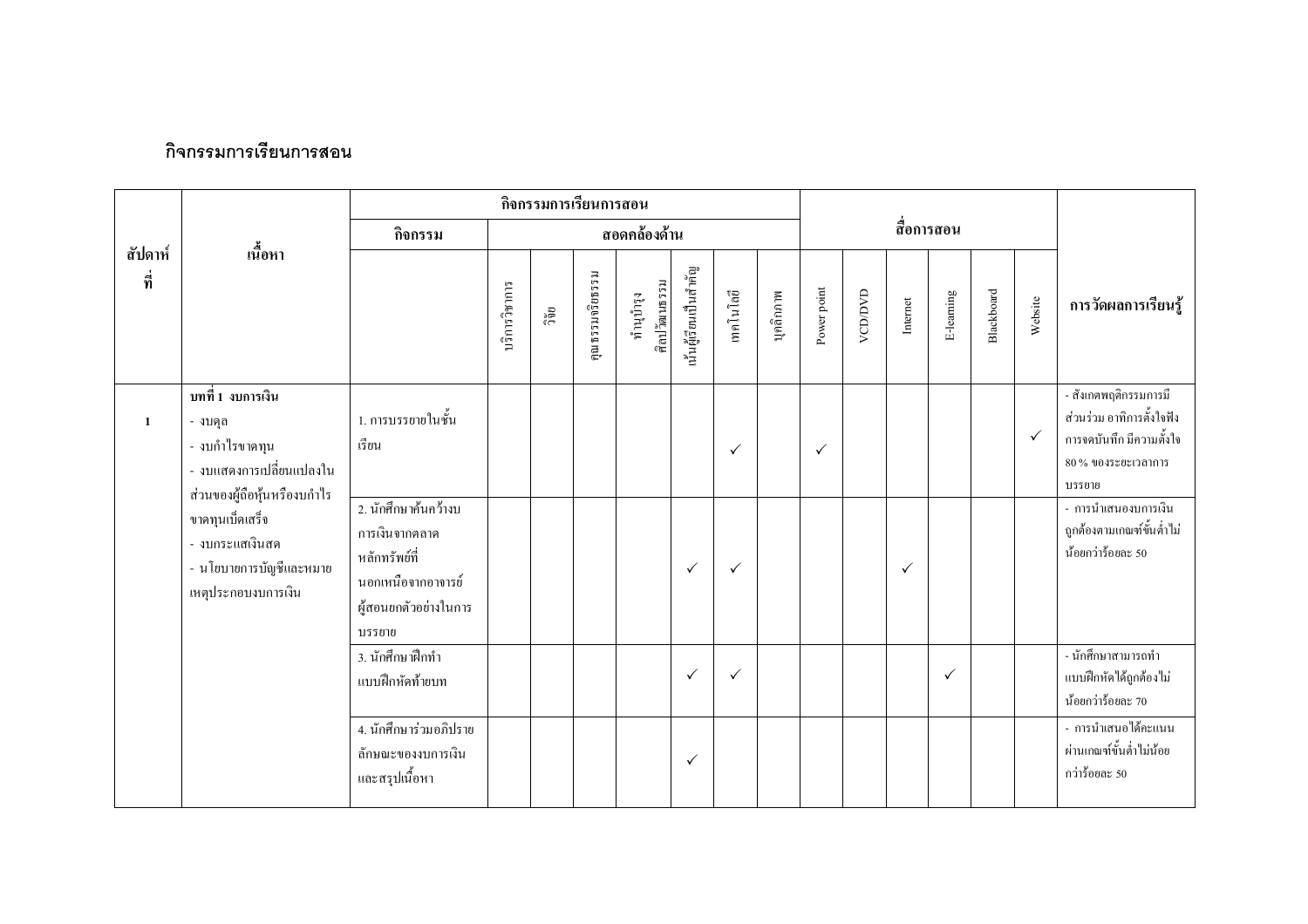|                |                                                                                                      |                                                                                                                                                                                   |               |      | กิจกรรมการเรียนการสอน |                           |                       |              |           |              |               |              |              |            |              |                                                                                                                     |
|----------------|------------------------------------------------------------------------------------------------------|-----------------------------------------------------------------------------------------------------------------------------------------------------------------------------------|---------------|------|-----------------------|---------------------------|-----------------------|--------------|-----------|--------------|---------------|--------------|--------------|------------|--------------|---------------------------------------------------------------------------------------------------------------------|
|                |                                                                                                      | กิจกรรม                                                                                                                                                                           |               |      |                       | สอดคล้องด้าน              |                       |              |           |              |               |              | สื่อการสอน   |            |              |                                                                                                                     |
| สัปดาห์<br>ที่ | ้เนื้อหา                                                                                             |                                                                                                                                                                                   | บริการวิชาการ | ាំមិ | คุณธรรมจริยธรรม       | ศิลปวัฒนธรรม<br>ทำนุบำรุง | นั้นผู้เรียนเป็นสำคัญ | เทคโนโลยี    | บุคลิกภาพ | Power point  | <b>ACCOON</b> | Internet     | E-leaming    | Blackboard | Website      | การวัดผลการเรียนรู้                                                                                                 |
| 2              | บทที่ 2 การวิเคราะห์งบการเงิน<br>- การวิเคราะห์อัตราร้อยละต่อ<br>ยอครวม<br>- การวิเคราะห์แนวโน้มหรือ | 1. การบรรยายในชั้น<br>เรียน                                                                                                                                                       |               |      |                       |                           |                       |              |           | $\checkmark$ |               | $\checkmark$ |              |            | $\checkmark$ | - สังเกตพฤติกรรมการมี<br>ส่วนร่วม อาทิการตั้งใจฟัง<br>การจดบันทึก มีความตั้งใจ<br>$80\,\%$ ของระยะเวลาการ<br>บรรยาย |
|                | การวิเคราะห์แนวนอน<br>- การวิเคราะห์โดยใช้<br>อัตราส่วนทางการเงิน                                    | 2. นักศึกษาร่วมกัน<br>อภิปรายการวิเคราะห์งบ<br>การเงินด้วยวิธีต่าง ๆ<br>เพื่อให้มีความเข้าใจ<br>อิ่งขึ้น                                                                          |               |      |                       |                           | $\checkmark$          |              |           |              |               |              |              |            |              | - การนำเสนอได้คะแนน<br>ผ่านเกณฑ์ขั้นต่ำไม่น้อย<br>กว่าร้อยละ 50                                                     |
|                |                                                                                                      | 3. อาจารย์สรุปเนื้อหา<br>แล้วให้นักศึกษาฝึกทำ<br>แบบฝึกหัดท้ายบท                                                                                                                  |               |      |                       |                           | $\checkmark$          | $\checkmark$ |           |              |               |              | $\checkmark$ |            |              | <u>.<br/>- นักศึ</u> กษาสามารถทำ<br>แบบฝึกหัดใค้ถูกต้องไม่<br>น้อยกว่าร้อยละ 70                                     |
|                |                                                                                                      | 4. นักศึกษานำงบการเงิน<br>ที่ค้นคว้าได้ในบทที่ 1 มา<br>ทำการวิเคราะห์ด้วยวิธี<br>ต่าง ๆ ตามที่ได้ศึกษาใน<br>บทนี้แล้วทำเป็นรายงาน<br>ส่งในครั้งที่ 11 นำเสนอ<br>ในครั้งที่ 14 -15 |               |      |                       |                           | $\checkmark$          |              |           |              |               | $\checkmark$ |              |            | $\checkmark$ | - นักศึกษาสามารถ<br>วิเคราะห์งบการเงินได้<br>ถูกต้องไม่น้อยกว่าร้อยละ<br>70                                         |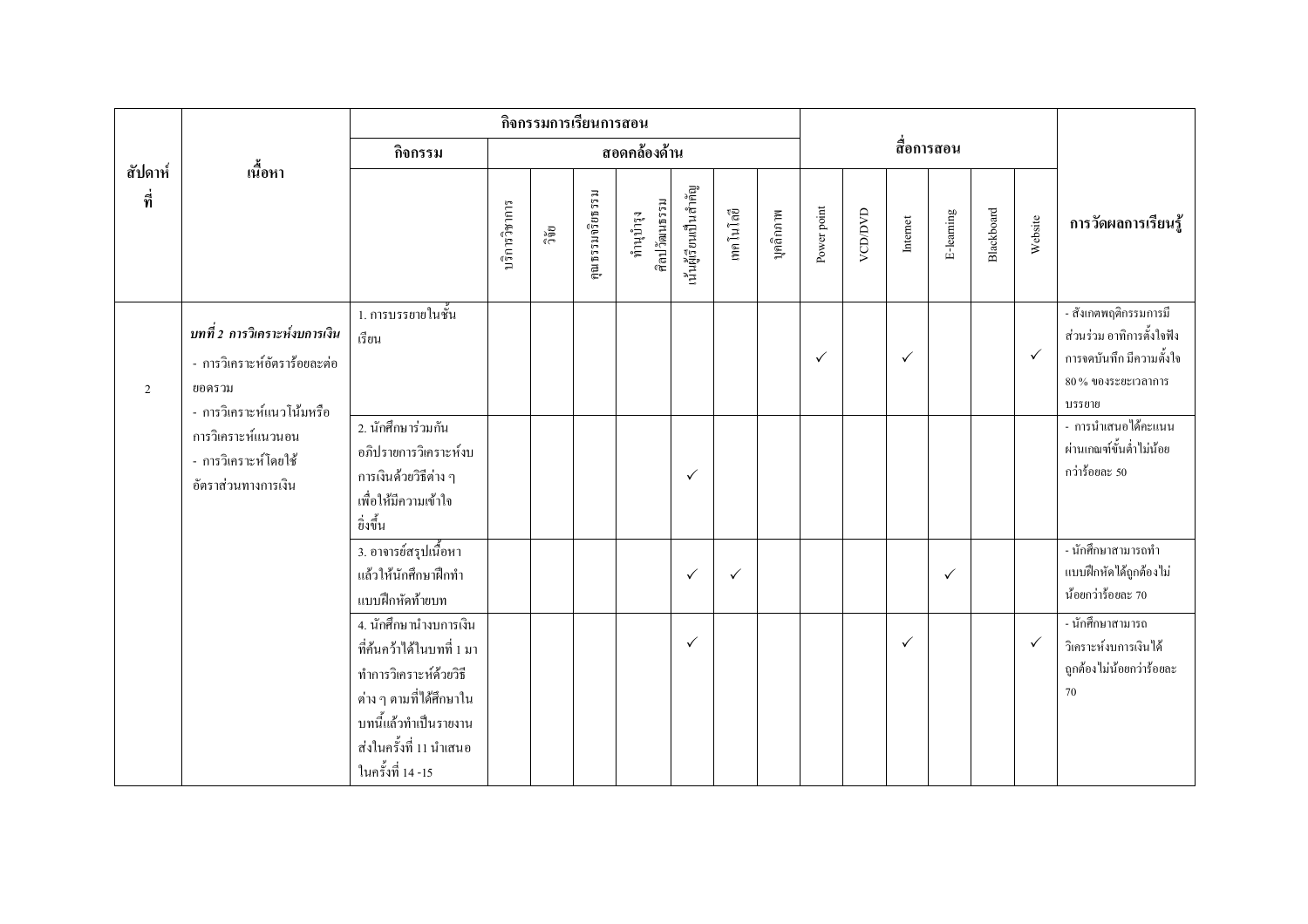|                |                                                                                                                                                                             |                                                                                                                                                                                                  |               | กิจกรรมการเรียนการสอน |                 |                           |                       |              |           |             |               |              |              |            |              |                                                                                                                  |
|----------------|-----------------------------------------------------------------------------------------------------------------------------------------------------------------------------|--------------------------------------------------------------------------------------------------------------------------------------------------------------------------------------------------|---------------|-----------------------|-----------------|---------------------------|-----------------------|--------------|-----------|-------------|---------------|--------------|--------------|------------|--------------|------------------------------------------------------------------------------------------------------------------|
|                |                                                                                                                                                                             | กิจกรรม                                                                                                                                                                                          |               |                       |                 | สอดคล้องด้าน              |                       |              |           |             |               |              | สื่อการสอน   |            |              |                                                                                                                  |
| สัปดาห์<br>ที่ | ้เนื้อหา                                                                                                                                                                    |                                                                                                                                                                                                  | บริการวิชาการ | ີາຍ                   | กุณธรรมจริยธรรม | ศิลปวัฒนธรรม<br>ทำนูบำรุง | นั้นผู้เรียนเป็นสำคัญ | เทคโนโลยี    | บุคลิกภาพ | Power point | <b>ACDDAD</b> | Internet     | E-leaming    | Blackboard | Website      | การวัดผลการเรียนรู้                                                                                              |
|                | บทที่ 3 การวิเคราะห์สินทรัพย์<br>ความหมายของ<br>สินทรัพย์<br>การรายงาน                                                                                                      | 1. การบรรยายในชั้น<br>เรียน                                                                                                                                                                      |               |                       |                 |                           |                       |              |           | ✓           |               | $\checkmark$ |              |            | $\checkmark$ | - สังเกตพฤติกรรมการมี<br>ส่วนร่วม อาทิการตั้งใจฟัง<br>การจดบันทึก มีความตั้งใจ<br>$80%$ ของระยะเวลาการ<br>บรรยาย |
| $\overline{3}$ | สินทรัพย์ในงบคุล<br>สินทรัพย์หมุนเวียน<br>ลูกหนี้และเงินกู้ยืม<br>แก่กรรมการและ<br>ลูกจ้าง<br>เงินลงทุนและเงิน<br>ให้กู้ยืมแก่บริษัทใน<br>เครือ บริษัทร่วมและ<br>บริษัทอื่น | 2. อาจารย์นำรายงาน<br>สินทรัพย์ในงบคุลของ<br>บริษัทในตลาด<br>หลักทรัพย์ให้นักศึกษาดู<br>และวิเคราะห์เป็น<br>กรณีศึกษาในชั้นเรียน<br>แล้วให้นักศึกษากลับไป<br>วิเคราะห์งบที่ค้นคว้าจาก<br>บทที่ 1 |               |                       |                 |                           | $\checkmark$          | $\checkmark$ |           |             |               |              | $\checkmark$ |            | $\checkmark$ | - นักศึกษาสามารถทำ<br>รายงานสินทรัพย์ในงบคุล<br>และวิเคราะห์สินทรัพย์ได้<br>ถูกต้องไม่น้อยกว่าร้อยละ<br>70       |
|                | ที่ดิน อาคาร และ<br>อุปกรณ์<br>สินทรัพย์อื่น<br>ข้อควรระวังในการ<br>วิเคราะห์สินทรัพย์                                                                                      | 3. อาจารย์สรุปเนื้อหา<br>แล้วให้นักศึกษาฝึกทำ<br>แบบฝึกหัดท้ายบท                                                                                                                                 |               |                       |                 |                           | $\checkmark$          | $\checkmark$ |           |             |               |              | $\checkmark$ |            |              | - นักศึกษาสามารถทำ<br>แบบฝึกหัดได้ถูกต้องไม่<br>น้อยกว่าร้อยละ 70                                                |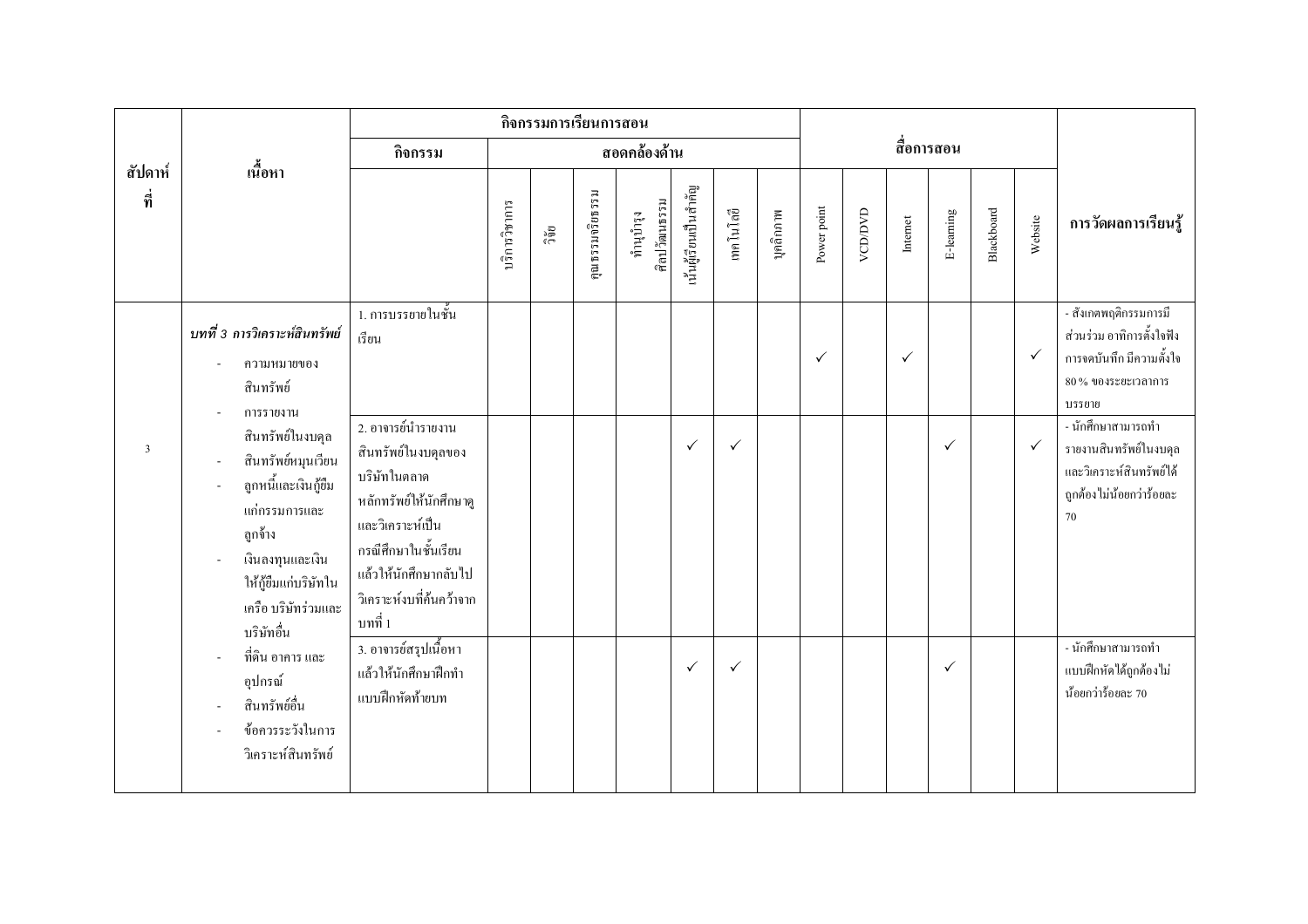|                |                                                                                                                                                                                                         |                                                                                                                                                                                                                              |               | กิจกรรมการเรียนการสอน |                 |                           |                       |              |           |              |         |              |              |            |              |                                                                                                                      |
|----------------|---------------------------------------------------------------------------------------------------------------------------------------------------------------------------------------------------------|------------------------------------------------------------------------------------------------------------------------------------------------------------------------------------------------------------------------------|---------------|-----------------------|-----------------|---------------------------|-----------------------|--------------|-----------|--------------|---------|--------------|--------------|------------|--------------|----------------------------------------------------------------------------------------------------------------------|
|                | เนื้อหา                                                                                                                                                                                                 | กิจกรรม                                                                                                                                                                                                                      |               |                       |                 | สอดคล้องด้าน              |                       |              |           |              |         |              | สื่อการสอน   |            |              |                                                                                                                      |
| สัปดาห์<br>ที่ | บทที่ 4 การวิเคราะห์หนี้สินแล่                                                                                                                                                                          |                                                                                                                                                                                                                              | บริการวิชาการ | ີ້າຢ້                 | คุณธรรมจริยธรรม | ศิลปวัฒนธรรม<br>ทำนูบำรุง | นั้นผู้เรียนเป็นสำคัญ | เทคโนโลยี    | บุคลิกภาพ | Power point  | VCD/DVD | Internet     | E-leaming    | Blackboard | Website      | การวัดผลการเรียนรู้                                                                                                  |
|                | ส่วนของผู้ถือหุ้น<br>ความหมายของ<br>หนี้สิน                                                                                                                                                             | 1. การบรรยายในชั้น<br>เรียน                                                                                                                                                                                                  |               |                       |                 |                           |                       |              |           | $\checkmark$ |         | $\checkmark$ |              |            | $\checkmark$ | - สังเกตพฤติกรรมการมี<br>ส่วนร่วม อาทิการตั้งใจฟัง<br>การจดบันทึก มีความตั้งใจ<br>80% ของระยะเวลาการ<br>บรรยาย       |
| $\overline{4}$ | ความหมายของส่วน<br>ของผู้ถือหุ้นหรือ<br>ส่วนของเจ้าของ<br>การรายงานหนี้สิน<br>และส่วนของผู้ถือ<br>หุ้นในงบคุล<br>หนี้สินหมุนเวียน<br>$\overline{\phantom{a}}$<br>เจ้าหนี้และเงินกู้ยืม<br>จากกรรมการและ | 2. อาจารย์ผู้สอนนำ<br>รายงานหนี้สินและส่วน<br>ของผู้ถือหุ้นในงบคุลของ<br>บริษัทในตลาด<br>หลักทรัพย์ให้นักศึกษาดู<br>และวิเคราะห์เป็น<br>กรณีศึกษาในชั้นเรียน<br>แล้วให้นักศึกษากลับไป<br>วิเคราะห์งบที่ค้นคว้าจาก<br>บทที่ 1 |               |                       |                 |                           | $\checkmark$          | $\checkmark$ |           |              |         |              | $\checkmark$ |            | $\checkmark$ | - นักศึกษาสามารถทำ<br>รายงานหนี้สินและส่วน<br>ของผู้ถือหุ้นในงบคุลและ<br>วิเคราะห์ได้ถูกต้องไม่น้อย<br>กว่าร้อยละ 70 |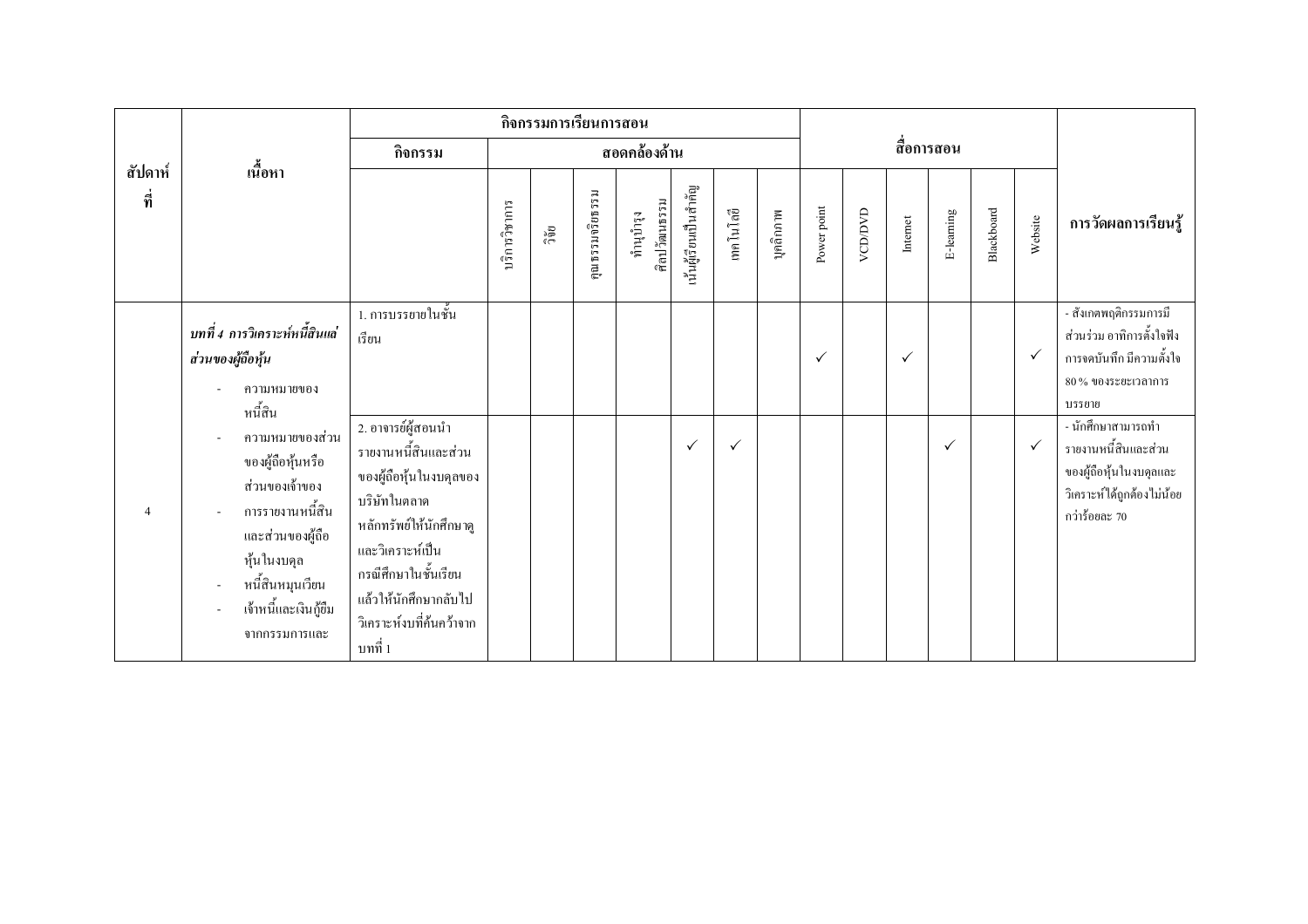|                |                                                                                                                                                                                                                |                                                                  |               | กิจกรรมการเรียนการสอน |                 |                           |                       |              |           |              |         |                         |              |            |              |                                                                                                                  |
|----------------|----------------------------------------------------------------------------------------------------------------------------------------------------------------------------------------------------------------|------------------------------------------------------------------|---------------|-----------------------|-----------------|---------------------------|-----------------------|--------------|-----------|--------------|---------|-------------------------|--------------|------------|--------------|------------------------------------------------------------------------------------------------------------------|
|                |                                                                                                                                                                                                                | กิจกรรม                                                          |               |                       |                 | สอดคล้องด้าน              |                       |              |           |              |         |                         | สื่อการสอน   |            |              |                                                                                                                  |
| สัปดาห์<br>ที่ | เนื้อหา                                                                                                                                                                                                        |                                                                  | บริการวิชาการ | ີ້າຍ                  | คุณธรรมจริยธรรม | ศิลปวัฒนธรรม<br>ทำนุบำรุง | นั้นผู้เรียนเป็นสำคัญ | เทคโนโลยี    | บุคลิกภาพ | Power point  | VCD/DVD | $\label{eq:1}$ Internet | E-leaming    | Blackboard | Website      | การวัดผลการเรียนรู้                                                                                              |
|                | ถูกจ้าง<br>เงินกู้จากบริษัทใน<br>$\overline{\phantom{a}}$<br>เครือและบริษัทร่วม<br>เงินทุนเลี้ยงชีพและ<br>÷,<br>บำเหน็จ<br>เงินกู้ยืมระยะยาว<br>÷,<br>หนี้สินอื่น<br>÷,<br>ส่วนของผู้ถือหุ้น<br>รายการนอกงบคุล | 3. อาจารย์สรุปเนื้อหา<br>แล้วให้นักศึกษาฝึกทำ<br>แบบฝึกหัดท้ายบท |               |                       |                 |                           | $\checkmark$          | $\checkmark$ |           |              |         |                         | $\checkmark$ |            |              | - นักศึกษาสามารถทำ<br>แบบฝึกหัดใด้ถูกต้องไม่<br>น้อยกว่าร้อยละ 70                                                |
|                |                                                                                                                                                                                                                |                                                                  |               |                       |                 |                           |                       |              |           |              |         |                         |              |            |              |                                                                                                                  |
| 5              | สอบกลางภาคครั้งที่ 1                                                                                                                                                                                           |                                                                  |               |                       |                 |                           |                       |              |           |              |         |                         |              |            |              |                                                                                                                  |
|                | $(1.5 \n\stackrel{\leftrightarrow}{\textbf{y}} 1)$ โมง)                                                                                                                                                        |                                                                  |               |                       |                 |                           |                       |              |           |              |         |                         |              |            |              |                                                                                                                  |
|                |                                                                                                                                                                                                                |                                                                  |               |                       |                 |                           |                       |              |           |              |         |                         |              |            |              |                                                                                                                  |
|                |                                                                                                                                                                                                                |                                                                  |               |                       |                 |                           |                       |              |           |              |         |                         |              |            |              |                                                                                                                  |
|                | บทที่ 5 การวิเคราะห์งบกำไร<br>ขาดทุน<br>ความหมายของงบ                                                                                                                                                          | 1. การบรรยายในชั้น<br>เรียน                                      |               |                       |                 |                           |                       |              |           | $\checkmark$ |         | $\checkmark$            |              |            | $\checkmark$ | - สังเกตพฤติกรรมการมี<br>ส่วนร่วม อาทิการตั้งใจฟัง<br>การจดบันทึก มีความตั้งใจ<br>$80%$ ของระยะเวลาการ<br>บรรยาย |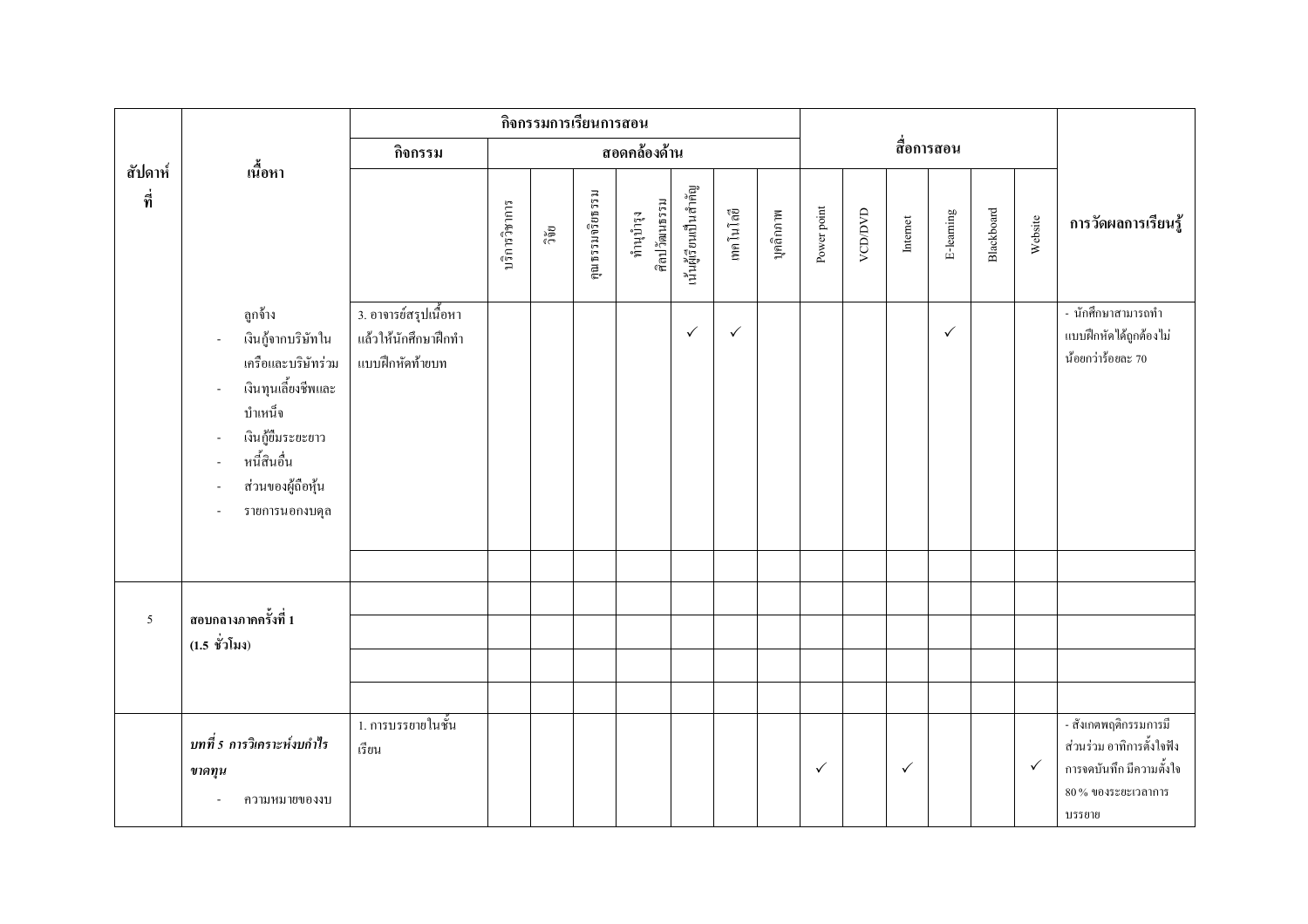|                  |                                                                                                                      |                                                                                                                                                                                     |               | กิจกรรมการเรียนการสอน |                 |                           |                       |              |           |              |         |              |              |            |              |                                                                                                                  |
|------------------|----------------------------------------------------------------------------------------------------------------------|-------------------------------------------------------------------------------------------------------------------------------------------------------------------------------------|---------------|-----------------------|-----------------|---------------------------|-----------------------|--------------|-----------|--------------|---------|--------------|--------------|------------|--------------|------------------------------------------------------------------------------------------------------------------|
|                  |                                                                                                                      | กิจกรรม                                                                                                                                                                             |               |                       |                 | สอดคล้องด้าน              |                       |              |           |              |         |              | สื่อการสอน   |            |              |                                                                                                                  |
| สัปดาห์<br>ที่   | เนื้อหา                                                                                                              |                                                                                                                                                                                     | บริการวิชาการ | วิจัย                 | คุณธรรมจริยธรรม | ศิลปวัฒนธรรม<br>ทำนุบำรุง | นั้นผู้เรียนเป็นสำคัญ | เทคโนโลยี    | บุคลิกภาพ | Power point  | VCD/DVD | Internet     | E-leaming    | Blackboard | Website      | การวัดผลการเรียนรู้                                                                                              |
| 6                | กำไรขาคทุน<br>รายได้<br>÷,<br>ค่าใช้จ่าย<br>ผลตอบแทนหรือ<br>กำไร<br>การจัดทำงบกำไร<br>ขาดทุน<br>ผลตอบแทนของผู้<br>÷, | 2. อาจารย์ผู้สอนนำ<br>กรณีศึกษาที่เป็นงบกำไร<br>ขาดทุนของกิจการ<br>ประเภทต่าง ๆ ให้<br>นักศึกษาได้ศึกษาและ<br>วิเคราะห์แล้วให้นักศึกษา<br>กลับไปวิเคราะห์งบที่<br>ค้นคว้าจากบทที่ 1 |               |                       |                 |                           | $\checkmark$          | $\checkmark$ |           |              |         |              | $\checkmark$ |            | $\checkmark$ | - นักศึกษาสามารถทำงบ<br>กำไรขาดทุนและวิเคราะห์<br>ได้ถูกต้องไม่น้อยกว่าร้อย<br>ดะ 70                             |
|                  | ถือหุ้นส่วนน้อย                                                                                                      | 3. อาจารย์สรุปเนื้อหา<br>แล้วให้นักศึกษาฝึกทำ<br>แบบฝึกหัดท้ายบท                                                                                                                    |               |                       |                 |                           | $\checkmark$          | $\checkmark$ |           |              |         |              | $\checkmark$ |            |              | - นักศึกษาสามารถทำ<br>แบบฝึกหัดได้ถูกต้องไม่<br>น้อยกว่าร้อยละ 70                                                |
|                  |                                                                                                                      |                                                                                                                                                                                     |               |                       |                 |                           |                       |              |           |              |         |              |              |            |              |                                                                                                                  |
| $\boldsymbol{7}$ | บทที่ 6 งบแสดงการ<br>เปลี่ยนแปลงฐานะทางการ<br>เงิน<br>ความหมายของงบ                                                  | 1. การบรรยายในชั้น<br>เรียน                                                                                                                                                         |               |                       |                 |                           |                       |              |           | $\checkmark$ |         | $\checkmark$ |              |            | $\checkmark$ | - สังเกตพฤติกรรมการมี<br>ส่วนร่วม อาทิการตั้งใจ<br>ฟัง การจดบันทึก มีความ<br>คั้งใจ80 % ของระยะเวลา<br>การบรรยาย |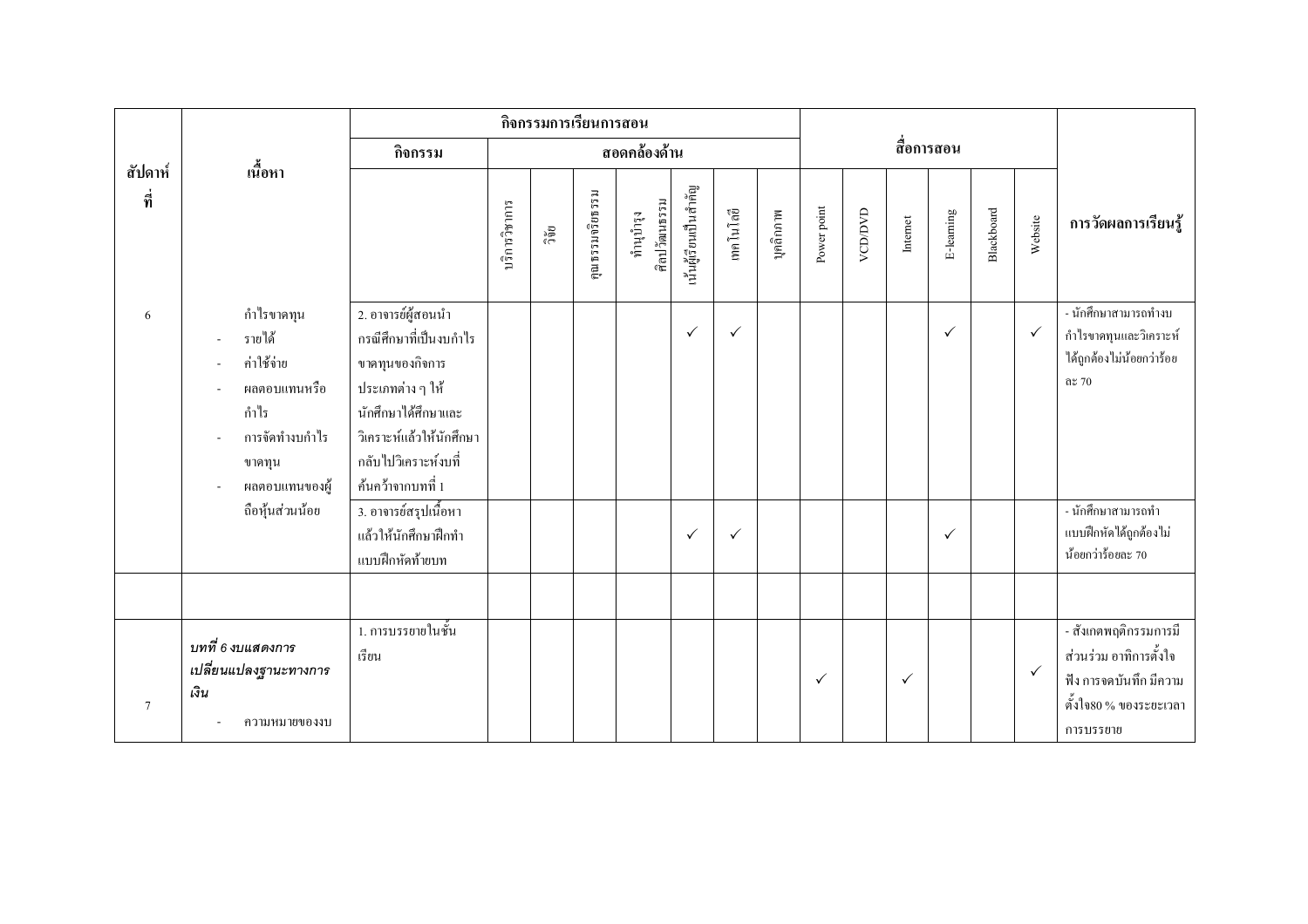|                |                                                                                                                                                                                                                         |                                                                                                                               |               |      | กิจกรรมการเรียนการสอน |                           |                       |              |           |             |         |          |              |            |              |                                                                                                                    |
|----------------|-------------------------------------------------------------------------------------------------------------------------------------------------------------------------------------------------------------------------|-------------------------------------------------------------------------------------------------------------------------------|---------------|------|-----------------------|---------------------------|-----------------------|--------------|-----------|-------------|---------|----------|--------------|------------|--------------|--------------------------------------------------------------------------------------------------------------------|
|                | เนื้อหา                                                                                                                                                                                                                 | กิจกรรม                                                                                                                       |               |      |                       | สอดคล้องด้าน              |                       |              |           |             |         |          | สื่อการสอน   |            |              |                                                                                                                    |
| สัปดาห์<br>ที่ |                                                                                                                                                                                                                         |                                                                                                                               | บริการวิชาการ | ີ້າຍ | คุณธรรมจริยธรรม       | ศิลปวัฒนธรรม<br>ทำนุบำรุง | นั้นผู้เรียนเป็นสำคัญ | เทคโนโลยี    | บุคลิกภาพ | Power point | VCD/DVD | Internet | E-leaming    | Blackboard | Website      | การวัดผลการเรียนรู้                                                                                                |
|                | แสดงการ<br>เปลี่ยนแปลงฐานะ<br>ทางการเงิน<br>ความสำคัญของงบ<br>แสดงการ<br>้ เปลี่ยนแปลงฐานะ<br>ทางการเงิน<br>วัตถุประสงค์ของงบ<br>แสดงการ<br>เปลี่ยนแปลงฐานะ<br>ทางการเงิน<br>ความหมายของ<br>เงินทุน<br>วิธีวิเคราะห์การ | 2. อาจารย์ผู้สอนนำ<br>กรณีศึกษาที่เป็นงบแสดง<br>การเปลี่ยนแปลงฐานะ<br>ทางการเงิน ให้นักศึกษา<br>ได้ทำการศึกษาและ<br>วิเคราะห์ |               |      |                       |                           | $\checkmark$          | $\checkmark$ |           |             |         |          | $\checkmark$ |            | $\checkmark$ | - นักศึกษาสามารถจัดทำ<br>งบแสดงการเปลี่ยนแปลง<br>ฐานะทางการเงิน และ<br>วิเคราะห์ได้ถูกต้องไม่<br>น้อยกว่าร้อยละ 70 |
|                | เคลื่อนใหวของ<br>เงินทุน<br>ประโยชน์ของงบ<br>แสดงการ<br>เปลี่ยนแปลงฐานะ<br>ทาการเงิน                                                                                                                                    | 3. อาจารย์สรุปเนื้อหา<br>แล้วให้นักศึกษาฝึกทำ<br>แบบฝึกหัดท้ายบท                                                              |               |      |                       |                           | $\checkmark$          | $\checkmark$ |           |             |         |          | $\checkmark$ |            |              | - นักศึกษาสามารถทำ<br>แบบฝึกหัดได้ถูกต้องไม่<br>น้อยกว่าร้อยละ 70                                                  |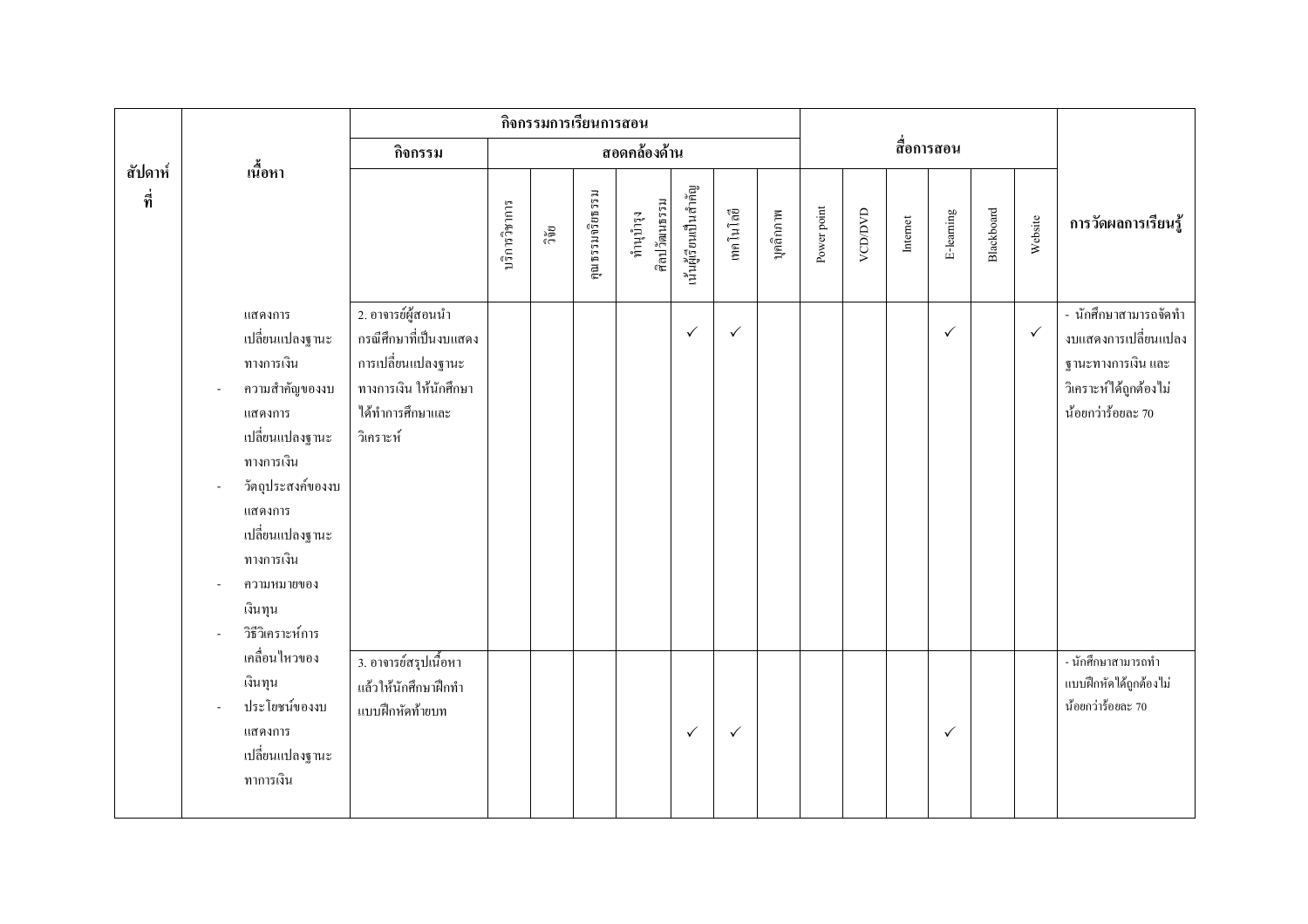|                |                                                                                                                                |                                                                                                                                                                                                          |               |      | กิจกรรมการเรียนการสอน |                           |                       |              |           |             |         |              |              |            |              |                                                                                                                  |
|----------------|--------------------------------------------------------------------------------------------------------------------------------|----------------------------------------------------------------------------------------------------------------------------------------------------------------------------------------------------------|---------------|------|-----------------------|---------------------------|-----------------------|--------------|-----------|-------------|---------|--------------|--------------|------------|--------------|------------------------------------------------------------------------------------------------------------------|
|                | เนื้อหา                                                                                                                        | กิจกรรม                                                                                                                                                                                                  |               |      |                       | สอดคล้องด้าน              |                       |              |           |             |         |              | สื่อการสอน   |            |              |                                                                                                                  |
| สัปดาห์<br>ที่ | สอบกลางภาคครั้งที่ 2<br>$(1.5 \n\stackrel{\scriptscriptstyle\vee}{\scriptscriptstyle\vee} \hat{1})\hat{1}$ มง)                 |                                                                                                                                                                                                          | บริการวิชาการ | ີ້າຍ | กุณธรรมจริยธรรม       | ศิลปวัฒนธรรม<br>ทำนูบำรุง | นั้นผู้เรียนเป็นสำคัญ | เทคโนโลยี    | บุคลิกภาพ | Power point | VCD/DVD | Internet     | E-leaming    | Blackboard | Website      | การวัดผลการเรียนรู้                                                                                              |
| 8              |                                                                                                                                |                                                                                                                                                                                                          |               |      |                       |                           |                       |              |           |             |         |              |              |            |              |                                                                                                                  |
| $9 - 10$       | บทที่ 7 งบกระแสเงินสด<br>ความหมายและ<br>วัตถุประสงค์หลัก<br>ของงบกระแสเงิน                                                     | 1. การบรรยายในชั้น<br>เรียน                                                                                                                                                                              |               |      |                       |                           |                       |              |           | ✓           |         | $\checkmark$ |              |            | $\checkmark$ | - สังเกตพฤติกรรมการมี<br>ส่วนร่วม อาทิการตั้งใจ<br>ฟัง การจดบันทึก มีความ<br>คั้งใจ80 % ของระยะเวลา<br>การบรรยาย |
|                | ิสต<br>ประโยชน์ของงบ<br>กระแสเงินสด<br>ปัญหาในการจำแนก<br>กิจกรรม<br>การหาการ<br>เปลี่ยนแปลงของ<br>เงินสด<br>รายการที่ไม่กระทบ | 2. อาจารย์ผู้สอนนำ<br>กรณีศึกษาที่เป็นงบ<br>กระแสเงินสดจากตลาด<br>หลักทรัพย์แห่งประเทศ<br>ไทยมาให้นักศึกษาได้<br>ทำการศึกษาและ<br>วิเคราะห์แล้วให้นักศึกษา<br>กลับไปวิเคราะห์งบที่<br>้ค้นคว้าจากบทที่ 1 |               |      |                       |                           | $\checkmark$          | $\checkmark$ |           |             |         |              | $\checkmark$ |            | $\checkmark$ | - นักศึกษาสามารถจัดทำ<br>งบกระแสเงินสดทั้ง<br>ทางตรงและทางอ้อม<br>และวิเคราะห์ได้ถูกต้อง<br>ไม่น้อยกว่าร้อยละ 70 |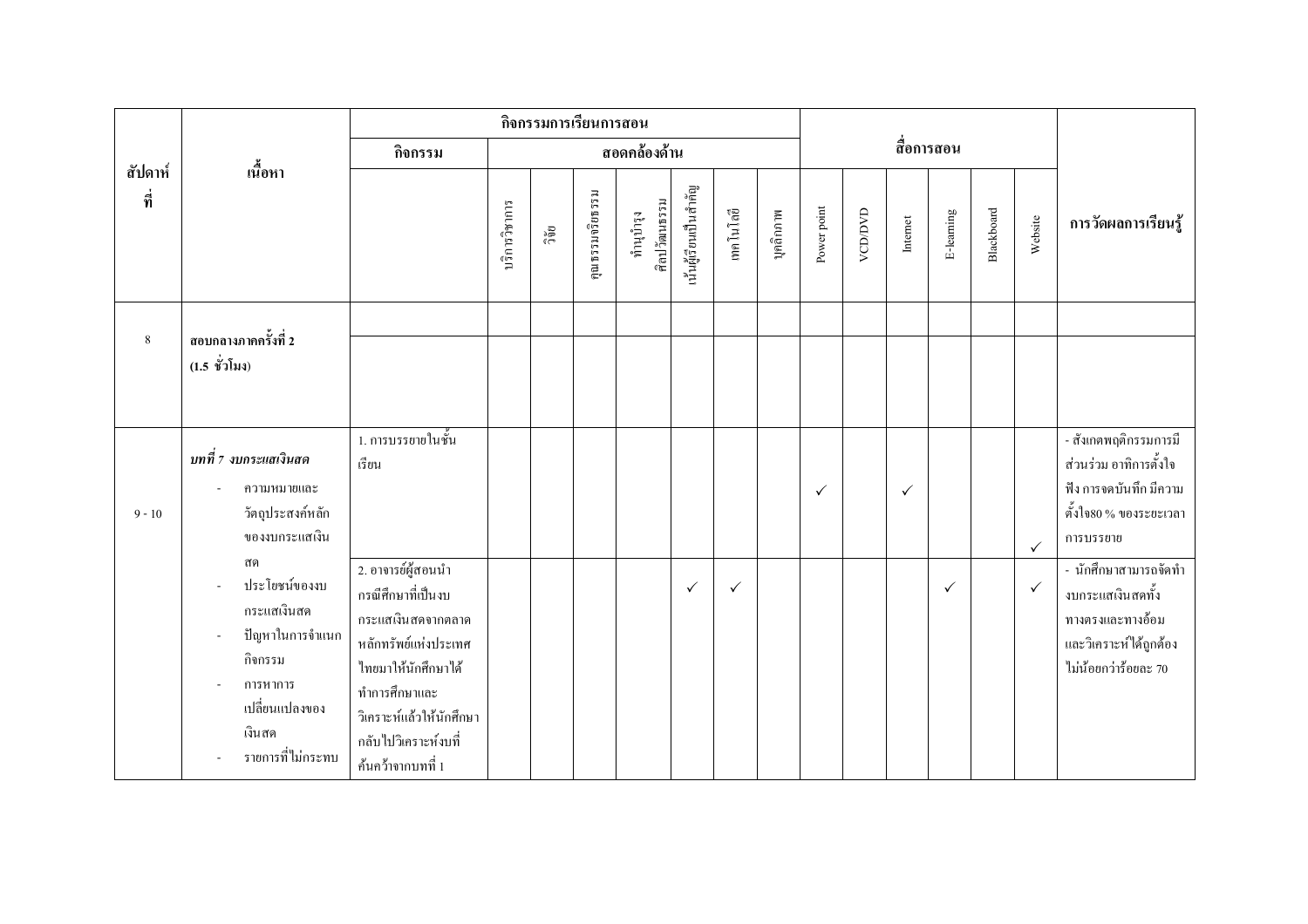|                |                                                                                                                                                                                         | กิจกรรมการเรียนการสอน                                            |               |       |                 |                           |                       |              |           |              |         |                         |              |            |              |                                                                                                                                     |
|----------------|-----------------------------------------------------------------------------------------------------------------------------------------------------------------------------------------|------------------------------------------------------------------|---------------|-------|-----------------|---------------------------|-----------------------|--------------|-----------|--------------|---------|-------------------------|--------------|------------|--------------|-------------------------------------------------------------------------------------------------------------------------------------|
|                |                                                                                                                                                                                         | กิจกรรม                                                          |               |       |                 | สอดคล้องด้าน              |                       |              |           |              |         |                         | สื่อการสอน   |            |              |                                                                                                                                     |
| สัปดาห์<br>ที่ | เนื้อหา                                                                                                                                                                                 |                                                                  | บริการวิชาการ | วิจัย | คุณธรรมจริยธรรม | ศิลปวัฒนธรรม<br>ทำนุบำรุง | นั้นผู้เรียนเป็นสำคัญ | เทคโนโลยี    | บุคลิกภาพ | Power point  | VCD/DVD | $\label{eq:1}$ Internet | E-leaming    | Blackboard | Website      | การวัดผลการเรียนรู้                                                                                                                 |
|                | เงินสด<br>การจัดทำงบกระแส<br>เงินสด วิธีทางตรง<br>การจัดทำงบกระแส<br>$\overline{\phantom{a}}$<br>เงินสด วิธีทางอ้อม<br>อัตราส่วนทาง<br>การเงินที่ใช้ในการ<br>วิเคราะห์งบกระแส<br>เงินสด | 3. อาจารย์สรุปเนื้อหา<br>แล้วให้นักศึกษาฝึกทำ<br>แบบฝึกหัดท้ายบท |               |       |                 |                           | $\checkmark$          | $\checkmark$ |           |              |         |                         | $\checkmark$ |            |              | - นักศึกษาสามารถทำ<br>แบบฝึกหัดใด้ถูกต้องไม่<br>น้อยกว่าร้อยละ 70                                                                   |
| $11 - 12$      | บทที่ 8 การปรับปรุงงบการเงิน<br>เมื่อระดับราคาเปลี่ยนแปลง<br>สาเหตุที่ควร<br>÷,<br>ปรับปรุงงบการเงิน<br>เมื่อระดับราคา<br>เปลี่ยนแปลง<br>ความหมายของการ<br>เปลี่ยนแปลงระดับ<br>ราคา     | 1. การบรรยายในชั้น<br>เรียน                                      |               |       |                 |                           |                       |              |           | $\checkmark$ |         | $\checkmark$            |              |            | $\checkmark$ | สังเกต<br>พฤติกรรม<br>การมีส่วน<br>ร่วม อาทิการ<br>คั้งใจฟัง การ<br>จคบันทึก มี<br>ความตั้งใจ80<br>$%$ 101<br>ระยะเวลาการ<br>บรรยาย |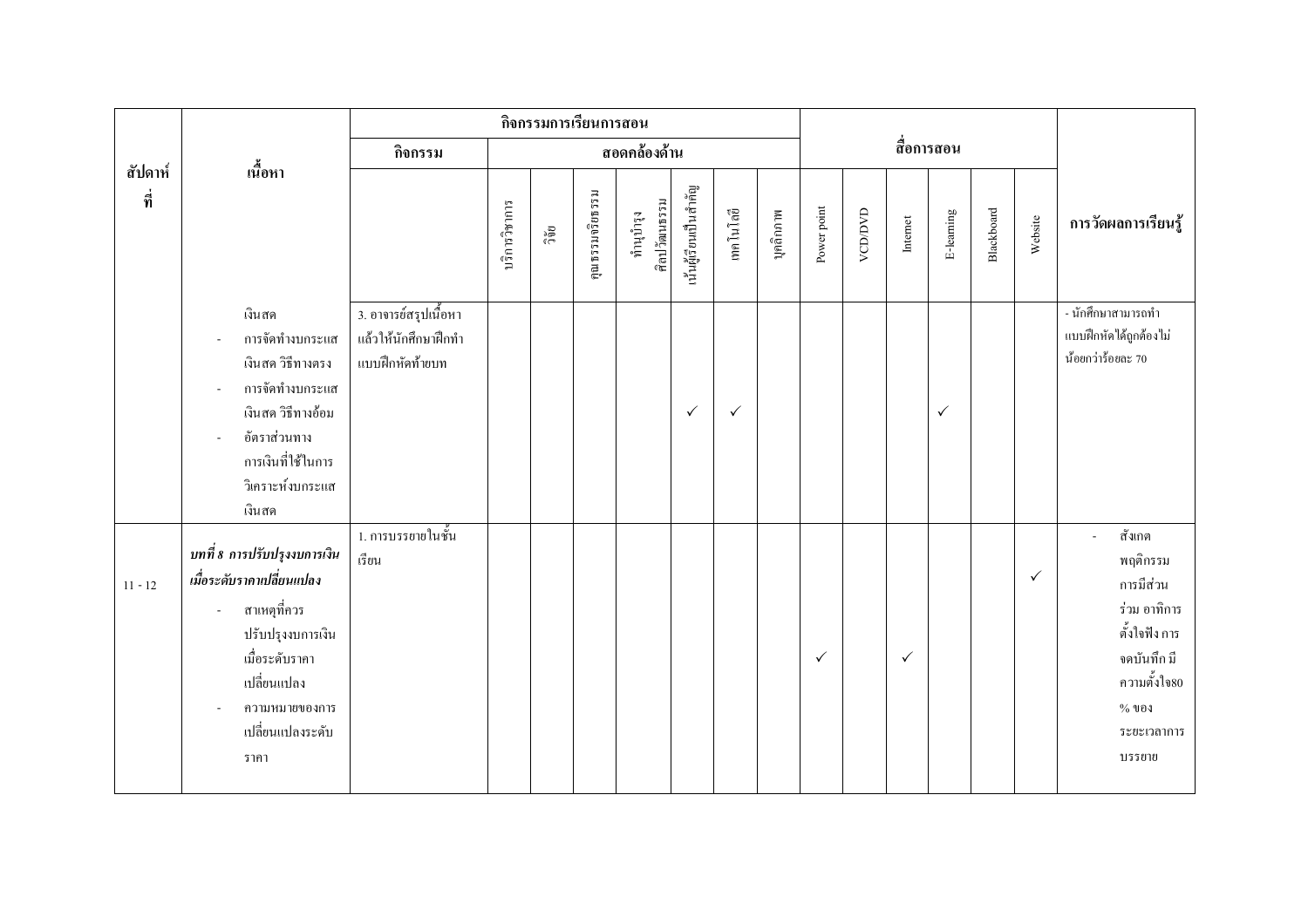|                |                                                                                                                                                                                                                                      |                                                                                   |               | กิจกรรมการเรียนการสอน |                 |                           |                       |              |           |              |         |              |              |            |              |                                                                                                                  |
|----------------|--------------------------------------------------------------------------------------------------------------------------------------------------------------------------------------------------------------------------------------|-----------------------------------------------------------------------------------|---------------|-----------------------|-----------------|---------------------------|-----------------------|--------------|-----------|--------------|---------|--------------|--------------|------------|--------------|------------------------------------------------------------------------------------------------------------------|
|                |                                                                                                                                                                                                                                      | กิจกรรม                                                                           |               |                       |                 | สอดคล้องด้าน              |                       |              |           |              |         |              | สื่อการสอน   |            |              |                                                                                                                  |
| สัปดาห์<br>ที่ | เนื้อหา                                                                                                                                                                                                                              |                                                                                   | บริการวิชาการ | วิจัย                 | คุณธรรมจริยธรรม | ศิลปวัฒนธรรม<br>ทำนุบำรุง | นั้นผู้เรียนเป็นสำคัญ | เทคโนโลยี    | บุคลิกภาพ | Power point  | VCD/DVD | Internet     | E-leaming    | Blackboard | Website      | การวัดผลการเรียนรู้                                                                                              |
|                | วิธีการประเมิน<br>มูลค่าทางการบัญชี<br>การบัญชีวิธีเงินคงที่<br>รายการที่เป็นตัวเงิน<br>และไม่เป็นตัวเงิน<br>การปรับงบการเงิน<br>ิตามวิธีเงินคงที่<br>การบัญชีราคาทุน<br>ปัจจุบัน<br>ปัญหาและข้อจำกัด<br>ของการปรับปรุงงบ<br>การเงิน | 2. นักศึกษาร่วมกัน<br>อภิปรายแสดงความ<br>คิดเห็น เพื่อให้มีความ<br>เข้าใจยิ่งขึ้น |               |                       |                 |                           | $\checkmark$          |              |           |              |         |              |              |            |              | - สังเกตุและประเมินความ<br>ถูกต้องของการอภิปรายไม่<br>น้อยกว่าร้อยละ 50                                          |
|                | ปัญหาของการบัญชี<br>วิธีเงินคงที่<br>ปัญหาของการบัญชี<br>วิธีราคาทุนปัจจุบัน                                                                                                                                                         | 3. อาจารย์สรุปเนื้อหา<br>แล้วให้นักศึกษาฝึกทำ<br>แบบฝึกหัดท้ายบท                  |               |                       |                 |                           | $\checkmark$          | $\checkmark$ |           |              |         |              | $\checkmark$ |            |              | - นักศึกษาสามารถทำ<br>แบบฝึกหัดได้ถูกต้องไม่<br>น้อยกว่าร้อยละ 70                                                |
| 13             | ิบทที่ 9 การวิเคราะห์งบการเงิน<br>นานาชาติ<br>ความหมายของ                                                                                                                                                                            | 1. การบรรยายในชั้น<br>เรียน                                                       |               |                       |                 |                           |                       |              |           | $\checkmark$ |         | $\checkmark$ |              |            | $\checkmark$ | - สังเกตพฤติกรรมการมี<br>ส่วนร่วม อาทิการตั้งใจ<br>ฟัง การจดบันทึก มีความ<br>คั้งใจ80 % ของระยะเวลา<br>การบรรยาย |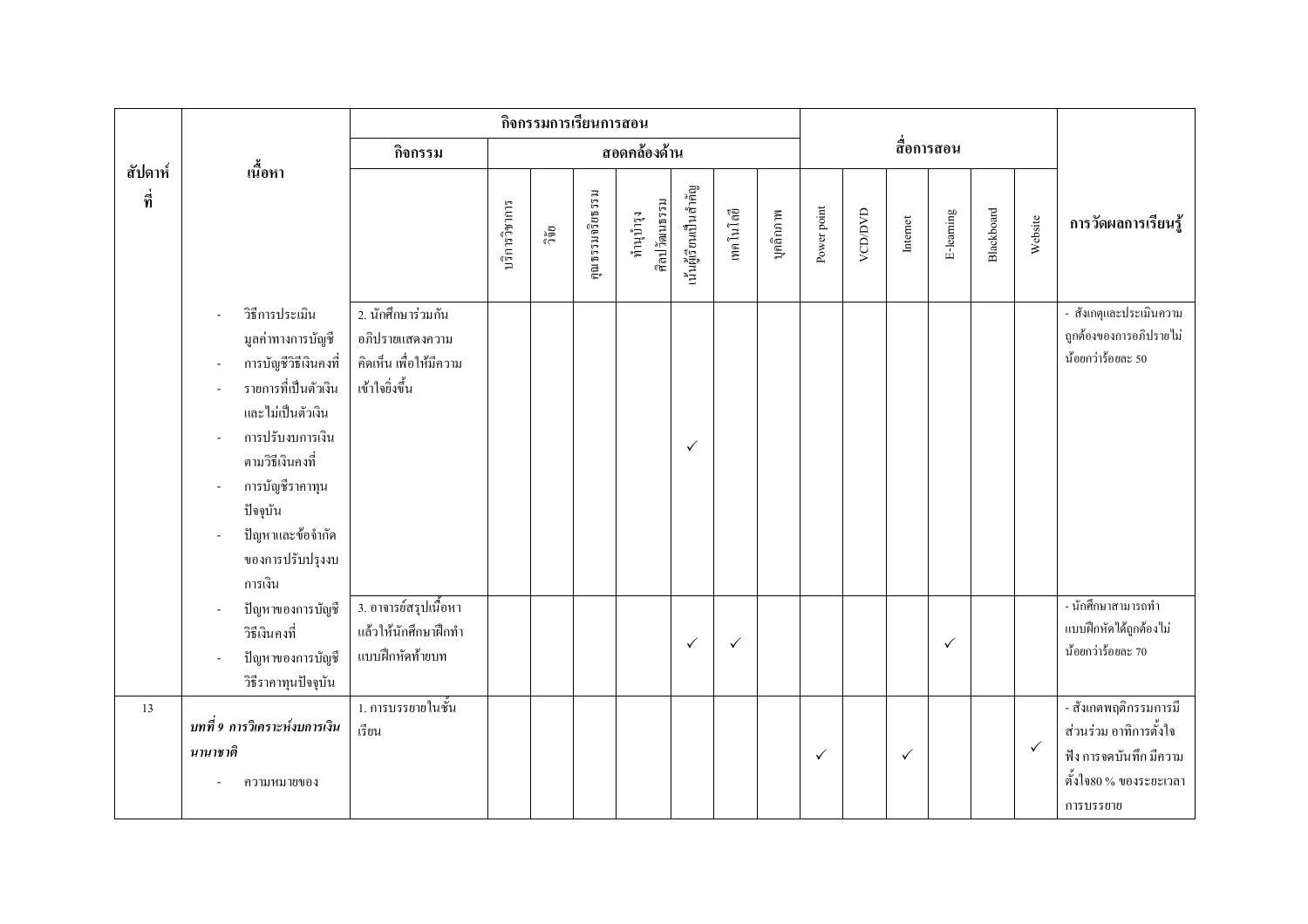|                |                                                                                                                                                                                                                         |                                                                                              |               | กิจกรรมการเรียนการสอน |                 |                           |                       |              |           |             |         |          |              |            |         |                                                                         |
|----------------|-------------------------------------------------------------------------------------------------------------------------------------------------------------------------------------------------------------------------|----------------------------------------------------------------------------------------------|---------------|-----------------------|-----------------|---------------------------|-----------------------|--------------|-----------|-------------|---------|----------|--------------|------------|---------|-------------------------------------------------------------------------|
|                |                                                                                                                                                                                                                         | กิจกรรม                                                                                      |               |                       |                 | สอดคล้องด้าน              |                       |              |           |             |         |          | สื่อการสอน   |            |         |                                                                         |
| สัปดาห์<br>ที่ | เนื้อหา                                                                                                                                                                                                                 |                                                                                              | บริการวิชาการ | ີ້າຍ                  | คุณธรรมจริยธรรม | ศิลปวัฒนธรรม<br>ทำนุบำรุง | นั้นผู้เรียนเป็นสำคัญ | เทคโนโลยี    | บุคลิกภาพ | Power point | VCD/DVD | Internet | E-leaming    | Blackboard | Website | การวัดผลการเรียนรู้                                                     |
|                | บริษัทข้ามชาติ<br>ความแตกต่างของ<br>การจัดการงบ<br>การเงิน ของบริษัท<br>ข้ามชาติและงบ<br>การเงินของบริษัท<br>ในประเทศ<br>การรายงานงบ                                                                                    | 2. นักศึกษาร่วมกัน<br>อภิปรายงบการเงินของ<br>บริษัทข้ามชาติ เพื่อให้มี<br>ความเข้าใจยิ่งขึ้น |               |                       |                 |                           | $\checkmark$          |              |           |             |         |          |              |            |         | - การนำเสนอได้คะแนน<br>ผ่านเกณฑ์ขั้นต่ำไม่น้อย<br>กว่าร้อยละ 50         |
|                | การเงินสำหรับ<br>นานาชาติ<br>ข้อควรระวังในการ<br>$\sim$<br>วิเคราะห์ข้อมูลทาง<br>การเงิน<br>การใช้ประโยชน์<br>ä,<br>จากงบการเงิน<br>นานาชาติ<br>ผลกระทบจากการ<br>เปลี่ยนแปลงของ<br>อัตราแลกเปลี่ยน<br>เงินตราต่างประเทศ | 3. อาจารย์สรุปเนื้อหา<br>แล้วให้นักศึกษาฝึกทำ<br>แบบฝึกหัดท้ายบท                             |               |                       |                 |                           | $\checkmark$          | $\checkmark$ |           |             |         |          | $\checkmark$ |            |         | นักศึกษา<br>สามารถทำ<br>แบบฝึกหัดได้<br>ถูกต้องไม่น้อย<br>กว่าร้อยละ 70 |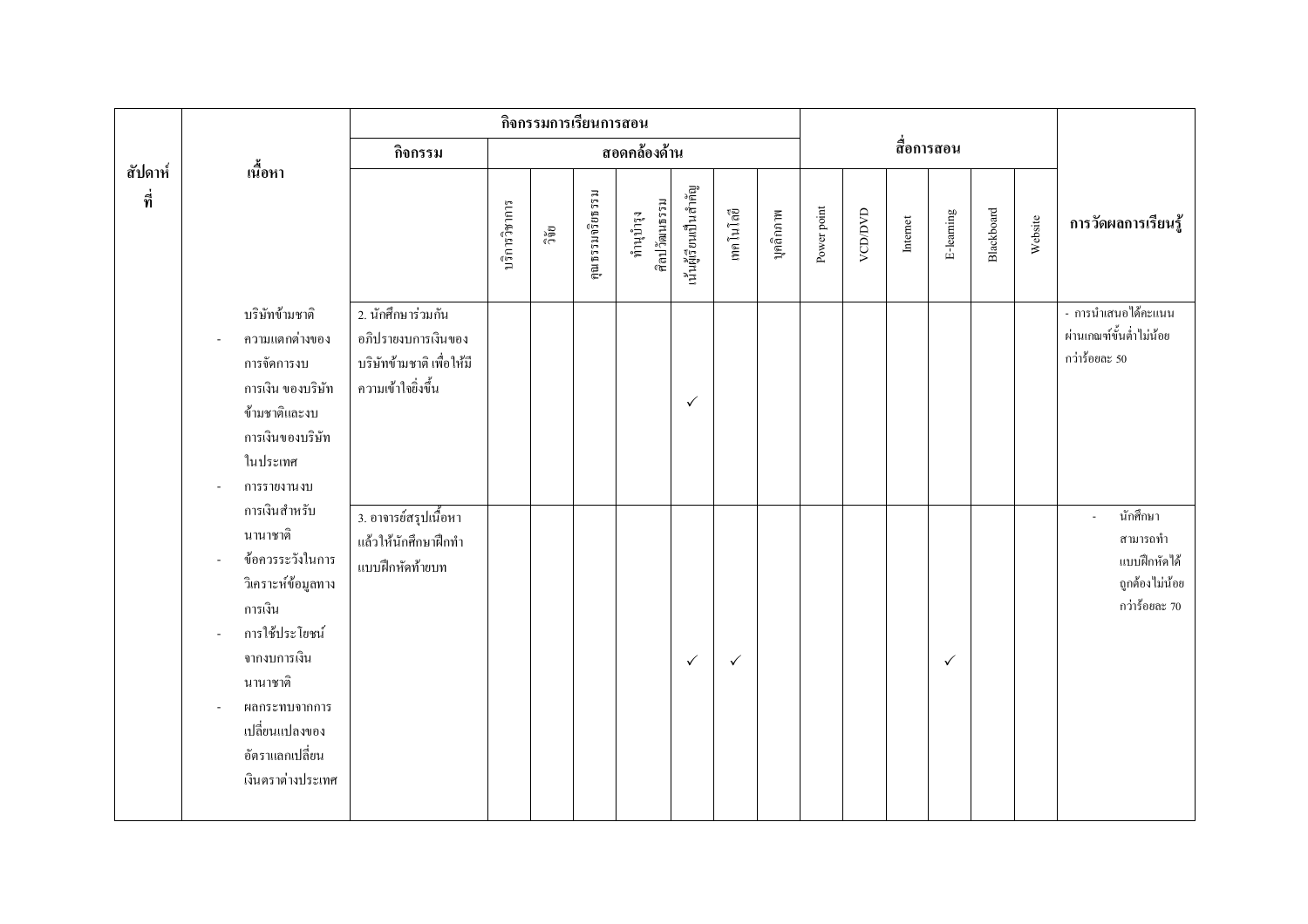|                |                                                                                        | กิจกรรมการเรียนการสอน                                                                                     |               |      |                 |                           |                       |              |           |              |         |              |              |            |              |                                                                                                                  |
|----------------|----------------------------------------------------------------------------------------|-----------------------------------------------------------------------------------------------------------|---------------|------|-----------------|---------------------------|-----------------------|--------------|-----------|--------------|---------|--------------|--------------|------------|--------------|------------------------------------------------------------------------------------------------------------------|
|                |                                                                                        | กิจกรรม                                                                                                   |               |      |                 | สอดคล้องด้าน              |                       |              |           |              |         |              | สื่อการสอน   |            |              |                                                                                                                  |
| สัปดาห์<br>ที่ | เนื้อหา                                                                                |                                                                                                           | บริการวิชาการ | ີ້າຍ | คุณธรรมจริยธรรม | ศิลปวัฒนธรรม<br>ทำนุบำรุง | นั้นผู้เรียนเป็นสำคัญ | เทคโนโลยี    | บุคลิกภาพ | Power point  | VCD/DVD | Internet     | E-leaming    | Blackboard | Website      | การวัดผลการเรียนรู้                                                                                              |
|                |                                                                                        | 4. นักศึกษาค้นคว้าใน<br>หัวข้อบริษัทธรรมาภิ<br>บาล/การตกแต่งตัวเลข<br>ทางการบัญชี(กลอุบาย<br>ทางการบัญชี) |               |      | $\checkmark$    |                           | $\checkmark$          | $\checkmark$ |           |              |         | $\checkmark$ | $\checkmark$ |            | $\checkmark$ | - นักศึกษาสามารถทำ<br>รายงานการค้นคว้าได้<br>ถูกต้องไม่น้อยกว่าร้อยละ<br>$70\,$                                  |
| $14 - 15$      | บทที่ 10 รายการพิเศษ<br>ข้อผิดพลาดที่สำคัญและการ<br>เปลี่ยนแปลงทางบัญชี<br>รายการพิเศษ | 1. การบรรยายในชั้น<br>เรียน                                                                               |               |      |                 |                           |                       |              |           | $\checkmark$ |         | $\checkmark$ |              |            | $\checkmark$ | - สังเกตพฤติกรรมการมี<br>ส่วนร่วม อาทิการตั้งใจ<br>ฟัง การจดบันทึก มีความ<br>ตั้งใจ80 % ของระยะเวลา<br>การบรรยาย |
|                | ข้อผิดพลาดที่สำคัญ<br>การเปลี่ยนแปลง                                                   | 2. อาจารย์สรุปเนื้อหา<br>แล้วให้นักศึกษาฝึกทำ<br>แบบฝึกหัดท้ายบท                                          |               |      |                 |                           | $\checkmark$          | $\checkmark$ |           |              |         |              | $\checkmark$ |            |              | - นักศึกษาสามารถทำ<br>แบบฝึกหัดได้ถูกต้องไม่<br>น้อยกว่าร้อยละ 70                                                |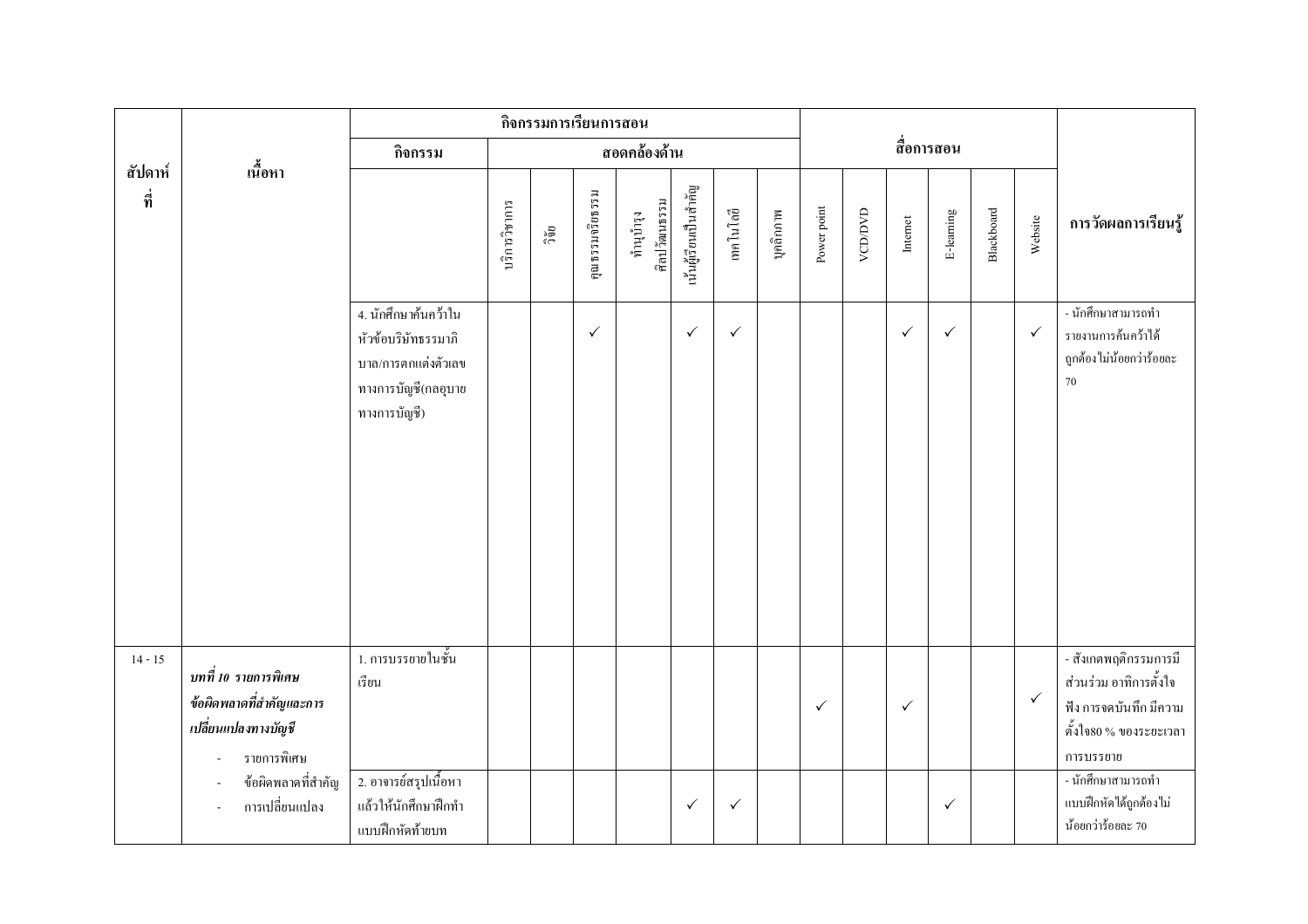|                |                                                                                                                |                                                                                                                                                          |               | กิจกรรมการเรียนการสอน |                     |                           |                       |            |              |              |         |              |           |            |              |                                                                             |
|----------------|----------------------------------------------------------------------------------------------------------------|----------------------------------------------------------------------------------------------------------------------------------------------------------|---------------|-----------------------|---------------------|---------------------------|-----------------------|------------|--------------|--------------|---------|--------------|-----------|------------|--------------|-----------------------------------------------------------------------------|
|                | เนื้อหา                                                                                                        | กิจกรรม                                                                                                                                                  | สอดคล้องด้าน  |                       |                     |                           |                       | สื่อการสอน |              |              |         |              |           |            |              |                                                                             |
| สัปดาห์<br>ที่ |                                                                                                                |                                                                                                                                                          | บริการวิชาการ | ີ້າຢ້                 | ξŽ<br>คุณธรรมจริยธร | ศิลปวัฒนธรรม<br>ทำนุบำรุง | นั้นผู้เรียนเป็นสำคัญ | เทคโนโลยี  | บุคลิกภาพ    | Power point  | VCD/DVD | Internet     | E-leaming | Blackboard | Website      | การวัดผลการเรียนรู้                                                         |
|                | นโยบายการบัญชี<br>การเปลี่ยนแปลง<br>L.<br>ประมาณการบัญชี<br>การนำมาตรฐานการ<br>บัญชีที่ประกาศใหม่<br>มาปฏิบัติ | 3. นักศึกษานำงบการเงิน<br>ที่ค้นคว้าได้ในบทที่ 1 มา<br>ทำการวิเคราะห์ด้วยวิธี<br>้ ต่าง ๆ ตามที่ได้ศึกษาใน<br>ีบทที่ 2 – 7 มานำเสนอ<br>ในครั้งที่ 14 -15 |               |                       |                     |                           | $\checkmark$          |            |              | $\checkmark$ |         | $\checkmark$ |           |            | $\checkmark$ | - นักศึกษาสามารถ<br>วิเคราะห์งบการเงินได้<br>ถูกต้องไม่น้อยกว่าร้อยละ<br>70 |
|                |                                                                                                                | 4. อาจารย์เสนอแนะผล<br>การนำเสนอรายงานใน<br>แต่ละกลุ่ม                                                                                                   |               |                       |                     |                           | $\checkmark$          |            | $\checkmark$ |              |         |              |           |            |              |                                                                             |
| 16             | สอบปลายภาค                                                                                                     |                                                                                                                                                          |               |                       |                     |                           |                       |            |              |              |         |              |           |            |              |                                                                             |